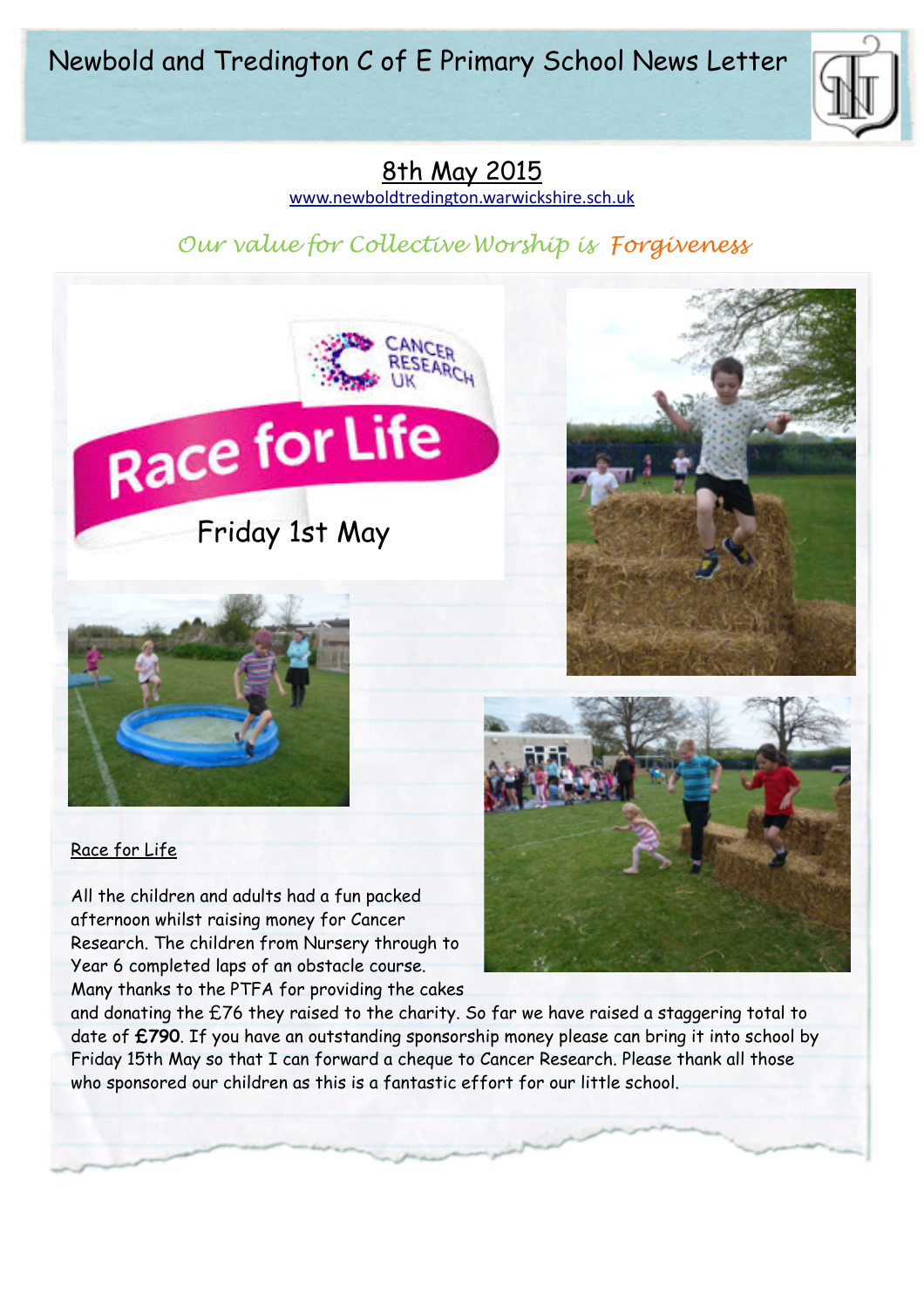### **PTFA News**

The PTFA have lots of events planned over the next few months. Next Friday (15th May) is the annual Newbold and Tredington Bake Off. Children can bring in a selection of cakes that will be judged. Following the judging, the cakes will be sold off, so bring your money for the cake sale after school (on the playground weather permitting).

On Friday 22nd May we have a non uniform day to raise chocolate for the Chocolate Bingo evening. If you want to come to school in your ordinary clothes then just bring some chocolate with you! The bingo evening will be on Friday 12th June (Don't forget to put that date in your diary).

## **Year 6 SATS**

Year 6 have their SATs tests next week and I wanted to wish them all good luck and do your very best. It is a tiring week for them, but we have lots of exciting things planned for after their hard week.



**Tell your friends,tell your family. Pass it on!**

Local author Tim McGovan will be visiting Year 5 and 6 on 20th May to help them write their own ghost story.



Childline came in to work with Year 5 and 6 this week. They shared the work that they do with children and young adults.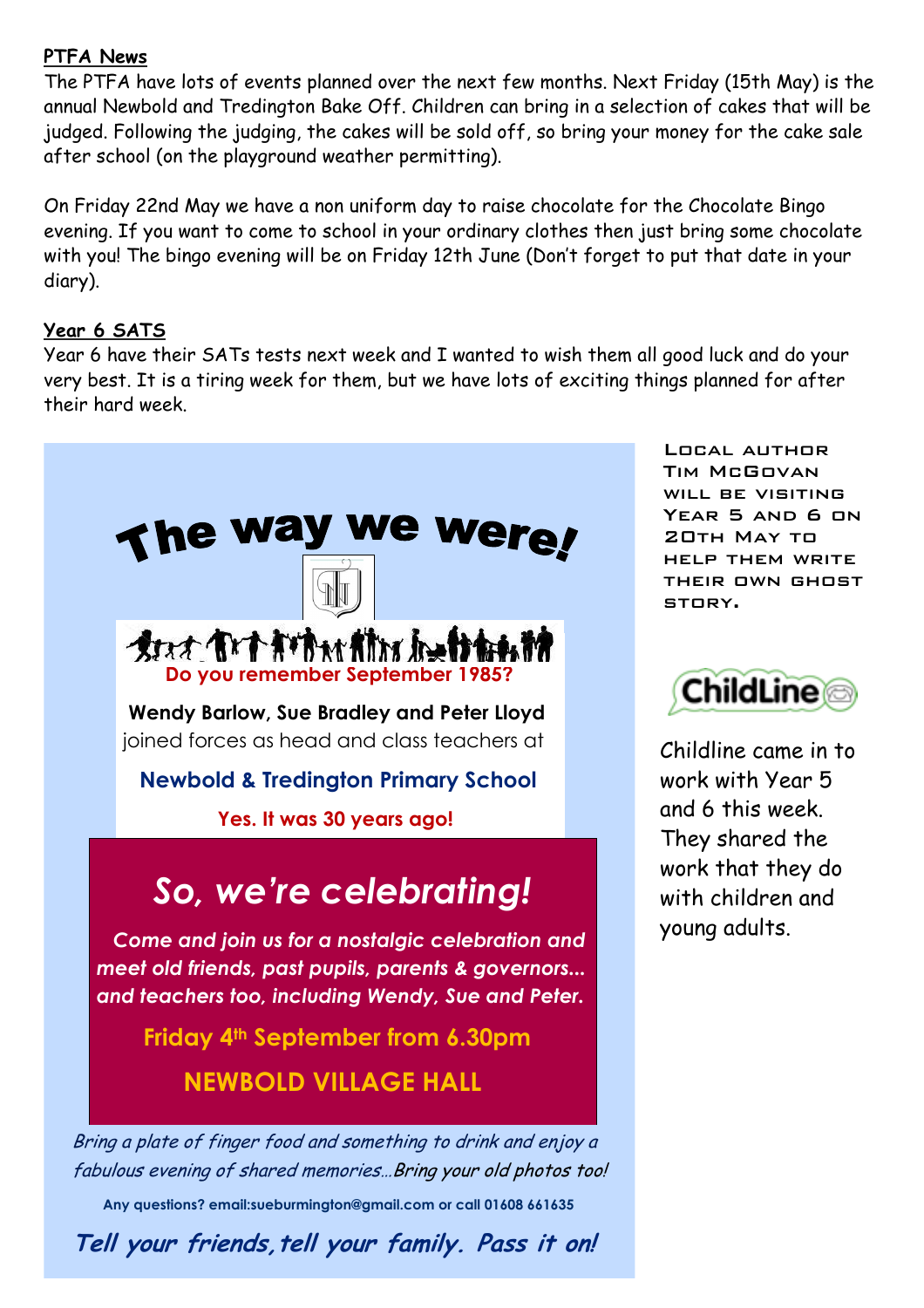

**STAR OF THE WEEK Megan T Florence Jacob K Gat**

Have a relaxing weekend

Sam Welsby (Mrs) Head teacher